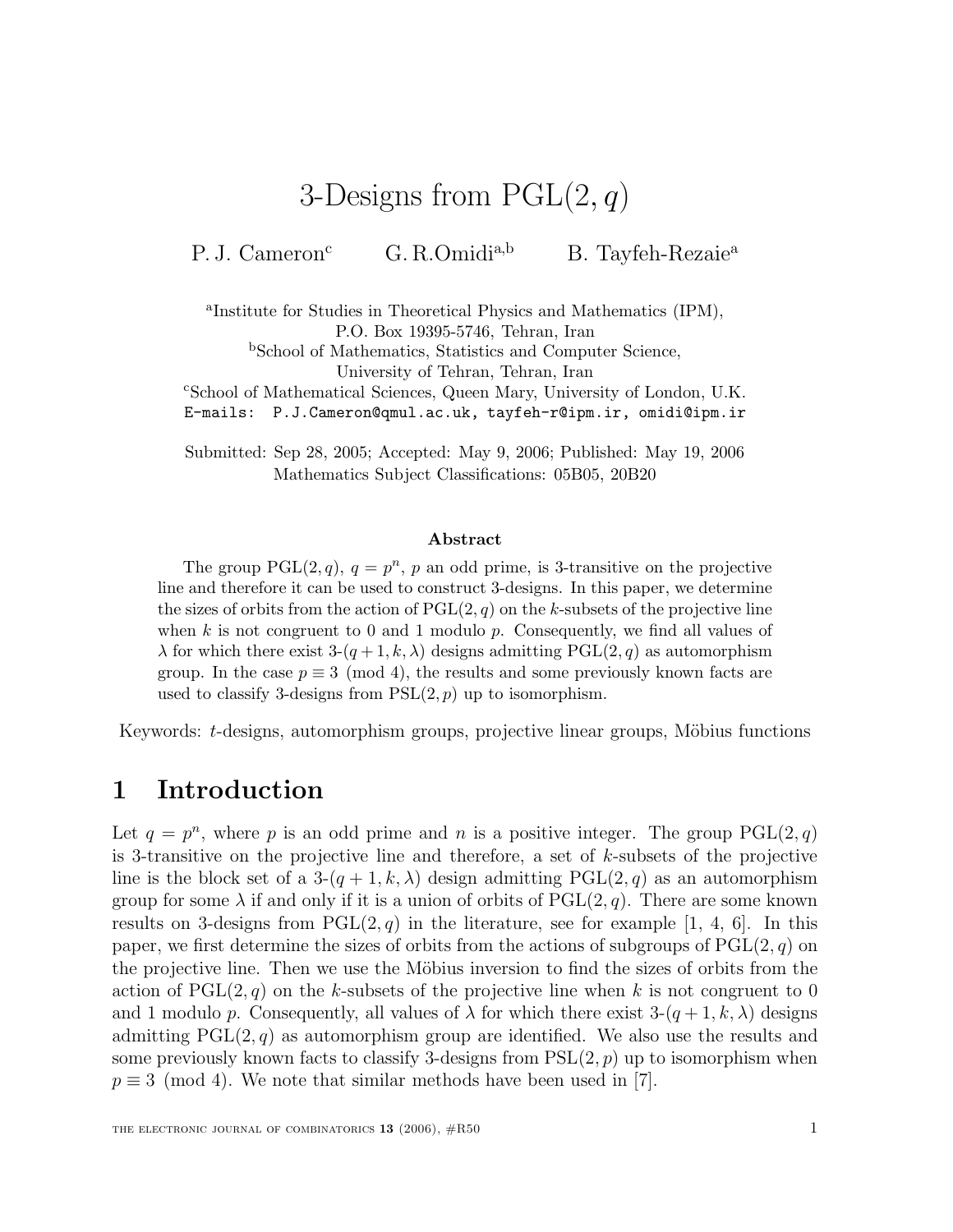### **2 Notation and Preliminaries**

Let t, k, v and  $\lambda$  be integers such that  $0 \le t \le k \le v$  and  $\lambda > 0$ . Let X be a v-set and  $P_k(X)$  denote the set of all k-subsets of X. A t- $(v, k, \lambda)$  design is a pair  $\mathcal{D} = (X, D)$  in which D is a collection of elements of  $P_k(X)$  (called *blocks*) such that every t-subset of X appears in exactly  $\lambda$  blocks. If D has no repeated blocks, then it is called *simple*. Here, we are concerned only with simple designs. If  $D = P_k(X)$ , then  $D$  is said to be the *trivial* design. An *automorphism* of D is a permutation  $\sigma$  on X such that  $\sigma(B) \in D$  for each  $B \in D$ . An *automorphism group* of  $D$  is a group whose elements are automorphisms of  $\mathcal{D}$ .

Let G be a finite group acting on X. For  $x \in X$ , the *orbit* of x is  $G(x) = \{gx | g \in G\}$ and the *stabilizer* of x is  $G_x = \{g \in G | gx = x\}$ . It is well known that  $|G| = |G(x)||G_x|$ . The orbits of size |G| are called regular and the others non-regular. If there is an  $x \in X$ such that  $G(x) = X$ , then G is called *transitive*. The action of G on X induces a natural action on  $P_k(X)$ . If this latter action is transitive, then G is said to be k-homogeneous.

Let q be a prime power and let  $X = GF(q) \cup {\infty}$ . Then, the set of all mappings

$$
g: x \mapsto \frac{ax+b}{cx+d},
$$

on X such that  $a, b, c, d \in GF(q)$ ,  $ad - bc$  is nonzero and  $g(\infty) = a/c$ ,  $g(-d/c) = \infty$ if  $c \neq 0$ , and  $q(\infty) = \infty$  if  $c = 0$ , is a group under composition of mappings called the projective general linear group and is denoted by  $PGL(2, q)$ . If we consider the mappings g with ad–bc a nonzero square, then we find another group called the *projective special linear group* which is denoted by  $PSL(2, q)$ . It is well known that  $PGL(2, q)$  is 3-homogeneous (in fact it is 3-transitive) and  $|PGL(2,q)| = (q^3 - q)$ . **Hereafter, we let** p be a prime,  $q = p^n$  and  $q \equiv \epsilon \pmod{4}$ , where  $\epsilon = \pm 1$ . Since PGL(2, q) is 3-homogeneous, a set of k-subsets of X is a  $3-(q+1,k,\lambda)$  design admitting PGL $(2,q)$  as an automorphism group if and only if it is a union of orbits of  $PGL(2, q)$  on  $P_k(X)$ . Thus, for constructing designs with block size k admitting  $PGL(2, q)$ , we need to determine the sizes of orbits from the action of  $PGL(2,q)$  on  $P_k(X)$ .

Let  $H \leq \text{PGL}(2,q)$  and define

 $f_k(H) :=$  the number of k-subsets fixed by H,

 $g_k(H) :=$  the number of k-subsets with the stabilizer group H.

Then we have

$$
f_k(H) = \sum_{H \le U \le \text{PGL}(2,q)} g_k(U). \tag{1}
$$

The values of  $g_k$  can be used to find the sizes of orbits from the action of  $PGL(2,q)$  on  $P_k(X)$ . So we are interested in finding  $g_k$ . But it is easier to find  $f_k$  and then to use it to compute  $g_k$ . By the Möbius inversion applied to (1), we have

$$
g_k(H) = \sum_{H \le U \le \text{PGL}(2,q)} f_k(U)\mu(H, U),\tag{2}
$$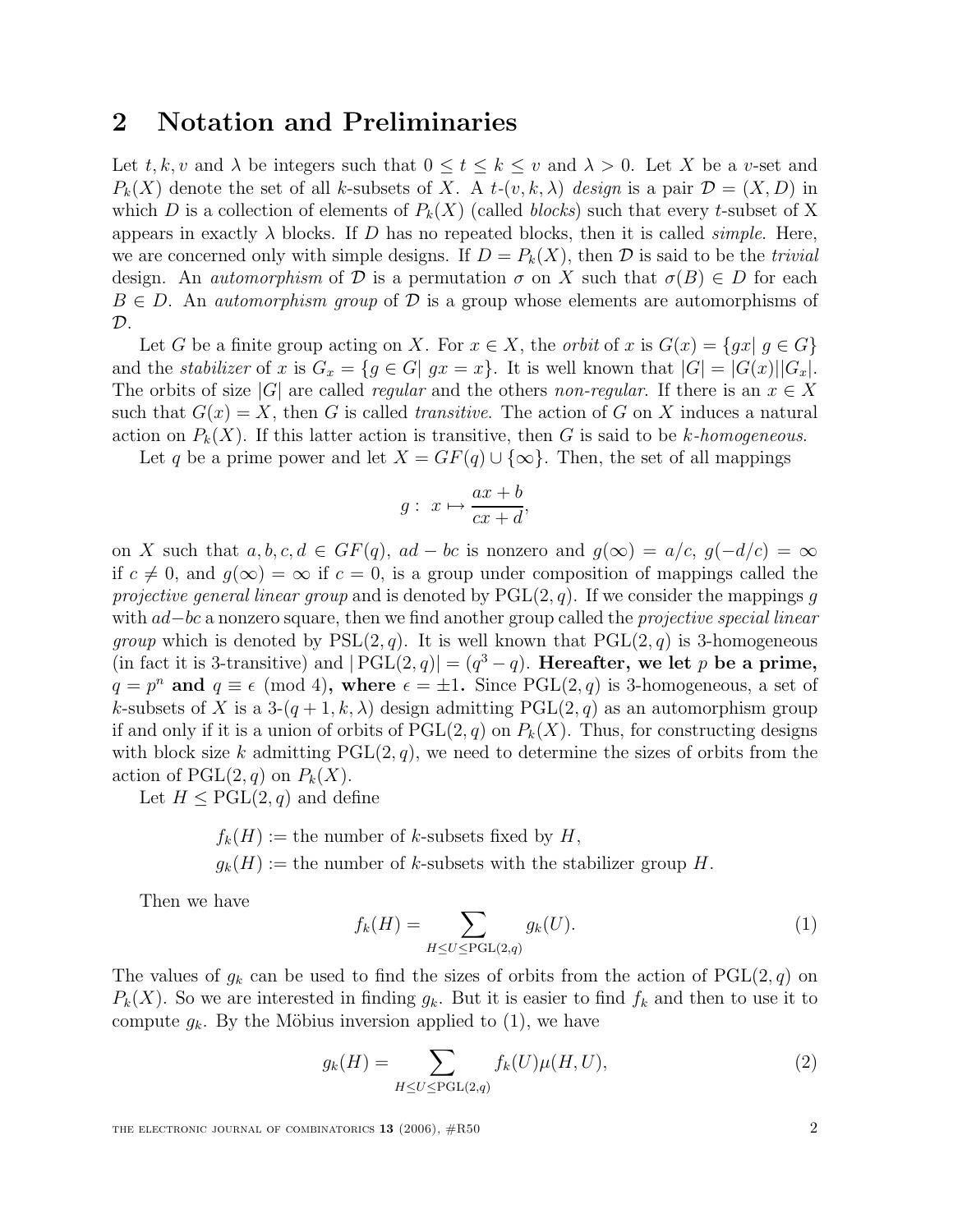where  $\mu$  is the Möbius function of the subgroup lattice of PGL $(2, q)$ .

For any subgroup H of  $PGL(2, q)$ , we need to carry out the following:

- (i) Find the sizes of orbits from the action of  $H$  on the projective line and then compute  $f_k(H)$ .
- (ii) Calculate  $\mu(H, U)$  for any overgroup U of H and then compute  $g_k(H)$  using (2).

Note that if H and H' are conjugate, then  $f_k(H) = f_k(H')$  and  $g_k(H) = g_k(H')$ . Therefore, we need to apply the above steps only to the representatives of conjugacy classes of subgroups of  $PGL(2,q)$ .

In the next section, we will review the structure of subgroups of  $PGL(2, q)$  and their overgroups. Then, Step (i) of the above procedure will be carried out in Section 4 for any subgroup of  $PGL(2, q)$ . For Step (ii), we will make use the values of Möbius function of the subgroup lattice of  $PSL(2,q)$  given in [2]. The results will be used to find new 3-designs with automorphism group  $PGL(2, q)$  in Section 7.

# **3 The subgroups of** PGL(2, q)

The subgroups of  $PSL(2, q)$  are well known and are given in [3, 5]. These may also be found in [2] together with some results on the overgroups of subgroups. Since  $PGL(2, q)$  is a subgroup of  $PSL(2, q^2)$  and it has a unique subgroup  $PSL(2, q)$ , we can easily extract all necessary information concerning the subgroups of  $PGL(2, q)$  and their overgroups from the results of [2].

**Theorem 1** Let q be a nontrivial element in  $PGL(2,q)$  of order d and with f fixed points. Then  $d = p$ ,  $f = 1$  or  $d|q \pm \epsilon$ ,  $f = 1 \mp \epsilon$ .

**Theorem 2** The subgroups of  $PGL(2,q)$  are as follows.

- (i) Two conjugacy classes of cyclic subgroups  $C_2$ . One (class 1) consisting of  $q(q+\epsilon)/2$ of them which lie in the subgroup  $PSL(2,q)$ , the other one (class 2) consisting of  $q(q - \epsilon)/2$  subgroups  $C_2$ .
- (ii) One conjugacy class of  $q(q \mp \epsilon)/2$  cyclic subgroups  $C_d$ , where  $d|q \pm \epsilon$  and  $d > 2$ .
- (iii) Two conjugacy classes of dihedral subgroups  $D_4$ . One (class 1) consisting of  $q(q^2 1)/24$  of them which lie in the subgroup  $PSL(2, q)$ , the other one (class 2) consisting of  $q(q^2-1)/8$  subgroups  $D_4$ .
- (iv) Two conjugacy classes of dihedral subgroups  $D_{2d}$ , where  $d|\frac{q\pm\epsilon}{2}|$  and  $d > 2$ . One (class 1) consisting of  $q(q^2-1)/(4d)$  of them which lie in the subgroup  $PSL(2, q)$ , the other one (class 2) consisting of  $q(q^2-1)/(4d)$  subgroups  $D_{2d}$ .
- (v) One conjugacy class of  $q(q^2-1)/(2d)$  dihedral subgroups  $D_{2d}$ , where  $(q \pm \epsilon)/d$  is an odd integer and  $d > 2$ .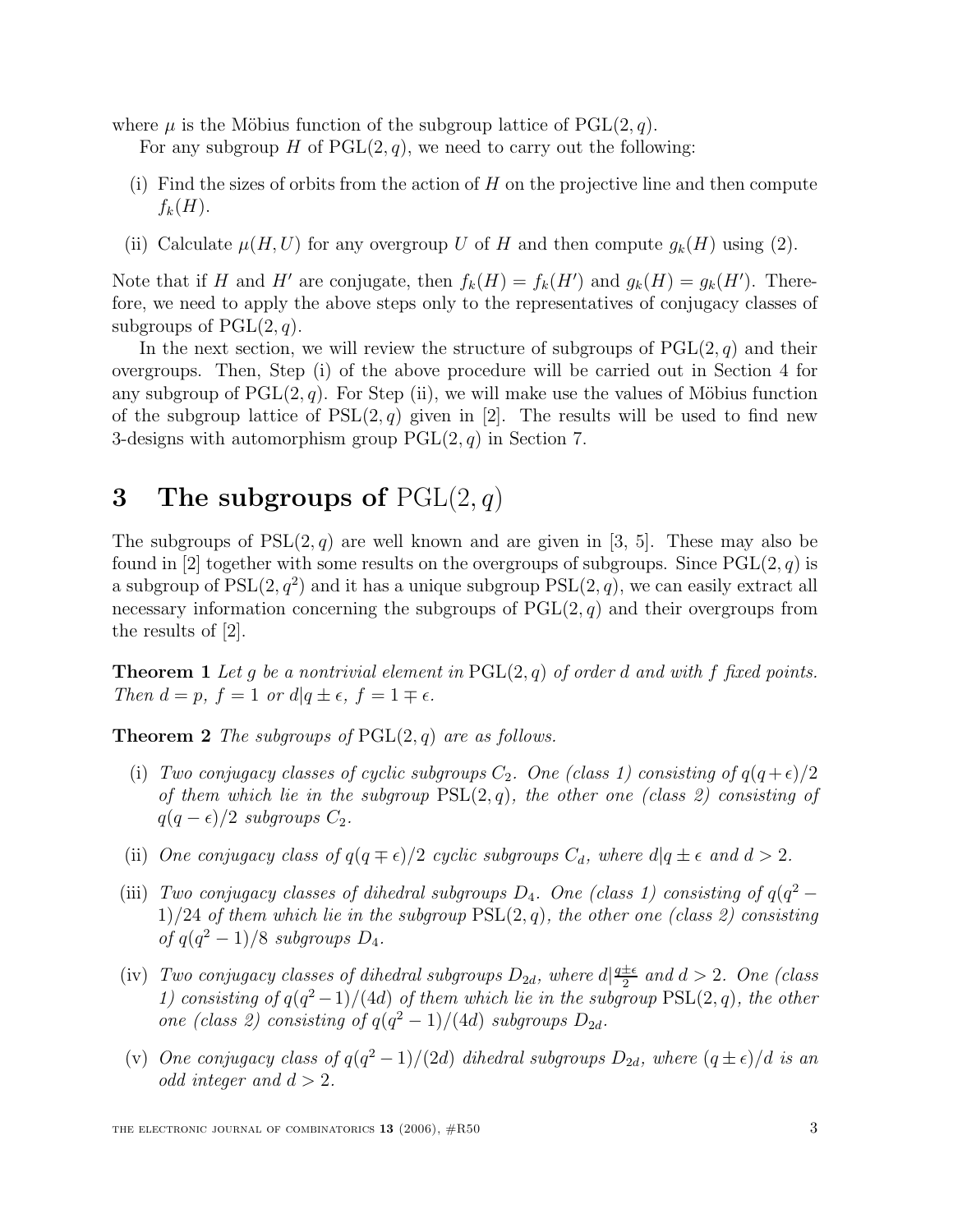- (vi)  $q(q^2-1)/24$  subgroups  $A_4$ ,  $q(q^2-1)/24$  subgroups  $S_4$  and  $q(q^2-1)/60$  subgroups  $A_5$ when  $q \equiv \pm 1 \pmod{10}$ . There is only one conjugacy class of any of these types of subgroups and all lie in the subgroup  $PSL(2, q)$  except for  $S_4$  when  $q \equiv \pm 3 \pmod{8}$ .
- (vii) One conjugacy class of  $p^{n}(p^{2n}-1)/(p^{m}(p^{2m}-1))$  subgroups  $PSL(2, p^{m})$ , where  $m|n$ .
- (viii) The subgroups  $PGL(2, p^m)$ , where  $m|n$ .
- (ix) The elementary Abelian group of order  $p^m$  for  $m \leq n$ .
- (x) A semidirect product of the elementary Abelian group of order  $p^m$ , where  $m \leq n$  and the cyclic group of order d, where  $d|q-1$  and  $d|p^m-1$ .

Here, we are specially interested in the subgroups (i)-(vi) in Theorem 2. For any subgroup of types (i)-(vi), we may find the number of overgroups which are of these types using Theorem 2 and the next two lemmas.

**Lemma 1**  $C_d$  has a unique subgroup  $C_l$  for any  $l > 1$  and  $l | d$ . The nontrivial subgroups of the dihedral group  $D_{2d}$  are as follows:  $d/l$  subgroups  $D_{2l}$  for any  $l|d$  and  $l>1$ , a unique subgroup  $C_l$  for any l|d and  $l > 2$ , d subgroups  $C_2$  if d is odd and  $d+1$  subgroups  $C_2$ otherwise. Moreover  $D_{2d}$  has a normal subgroup  $C_2$  if and only if d is even.

**Lemma 2** The conjugacy classes of nontrivial subgroups of  $A_4$ ,  $S_4$  and  $A_5$  are as follows.

| group $C_2$ $C_2$ $C_3$ $C_4$ $C_5$ $D_4$ $D_4$ $D_6$ $D_8$ $D_{10}$ $A_4$ |  |  |  |  |  |  |
|----------------------------------------------------------------------------|--|--|--|--|--|--|
| $A_4$ 3 4 1                                                                |  |  |  |  |  |  |
| $S_4$ 3 6 4 3 1 3 4 3 1                                                    |  |  |  |  |  |  |
| $A_5$ 15 10 6 5 10 6 5                                                     |  |  |  |  |  |  |

**Lemma 3** The numbers of proper cyclic and dihedral overgroups of  $C_2$  and  $D_4$  are given in the following table, where c1 and c2 refer to classes 1 and 2, respectively.

| over groups                                                                           | $C_2$ (c1)                             | $C_2$ (c2)                            | $D_4$ (c1) $D_4$ (c2) |                  |
|---------------------------------------------------------------------------------------|----------------------------------------|---------------------------------------|-----------------------|------------------|
| $C_{2f}$ $(f   \frac{q+\epsilon}{2}, f > 1)$                                          | $\Omega$                               |                                       |                       |                  |
| $C_{2f}$ $(f   \frac{q-\epsilon}{2}, f > 1)$                                          | 1                                      | $\left( \right)$                      |                       |                  |
| $D_4$ (c1)                                                                            | $rac{q-\epsilon}{4}$                   | 0                                     |                       |                  |
| $D_4$ (c2)                                                                            | $rac{q-\epsilon}{4}$                   | $\frac{q+\epsilon}{2}$                |                       |                  |
| $D_{2f}$ $(f \frac{q\pm\epsilon}{2}, f \text{ even}, f > 2)$ $(c1)$                   | $\frac{(q-\epsilon)(f+1)}{2f}$         | $\theta$                              | 3                     | 0                |
| $D_{2f}$ $(f \frac{q\pm\epsilon}{2}, f \text{ even}, f > 2)$ $(c2)$                   | $rac{q-\epsilon}{2f}$                  | $rac{q+\epsilon}{2}$                  | $\Omega$              | 1                |
| $D_{2f}$ $(f \frac{q\pm\epsilon}{2}, f \text{ odd}, f > 2)$ $(c1)$                    | $\frac{q-\epsilon}{2}$                 | $\overline{0}$                        | 0                     | $\left( \right)$ |
| $D_{2f}$ $(f \frac{q\pm\epsilon}{2}, f \text{ odd}, f > 2)$ $(c2)$                    | $\Omega$                               | $rac{q+\epsilon}{2}$                  | $\theta$              | 0                |
| $D_{2f}$ $(f \sqrt{\frac{q\pm\epsilon}{2}}, f   q \pm \epsilon, 4   f)$               | $(q-\epsilon)(f+2)$<br>$\overline{2f}$ | $rac{q+\epsilon}{2}$                  | 3                     |                  |
| $D_{2f}$ (f $\sqrt[4]{\frac{q+\epsilon}{2}}, f q \pm \epsilon, 4 \sqrt[4]{f}, f > 2)$ | $rac{q-\epsilon}{2}$                   | $\frac{(q+\epsilon)(f+2)}{g+2}$<br>2f |                       | $\mathcal{D}$    |

THE ELECTRONIC JOURNAL OF COMBINATORICS  $13$  (2006),  $\#R50$   $4$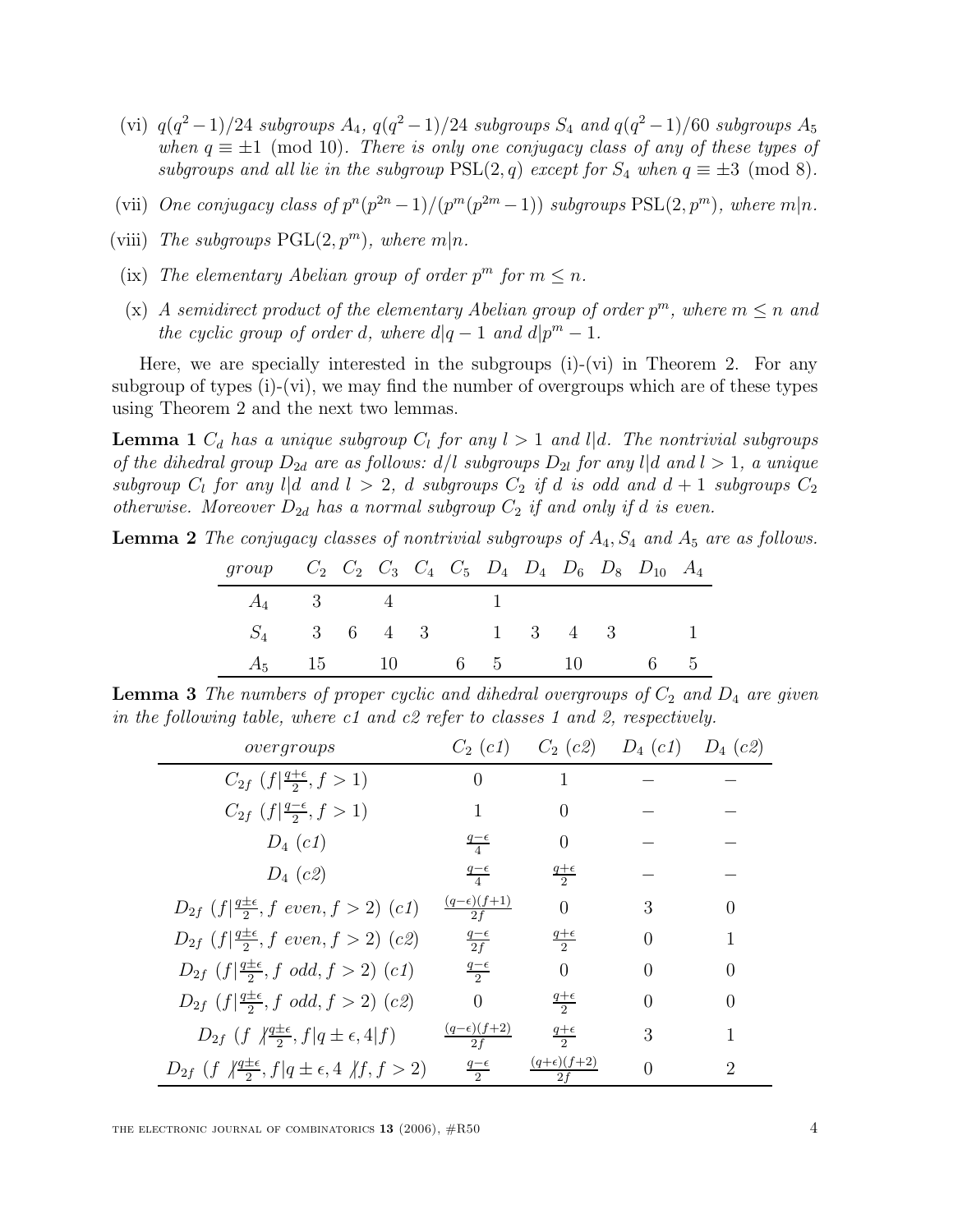**Lemma** 4 Let  $\text{Id}|q \pm \epsilon$  and  $d > 2$ .

- (i) Any  $C_d$  is contained in a unique subgroup  $C_{ld}$ .
- (ii) Any  $C_d$  is contained in  $(q \pm \epsilon)/(ld)$  subgroups  $D_{2ld}$  (if this latter group has more than one conjugacy classes, then  $C_d$  is contained in the same number of groups for each of classes).
- (iii) Any  $D_{2d}$  is contained in a unique subgroup  $D_{2ld}$  (if this latter group has more than one conjugacy classes, then its class number must be same as  $D_{2d}$ ).

#### **Lemma 5**

- (i) Any  $C_2$  of class 1 is contained in  $(q \epsilon)/2$  subgroups  $S_4$  as a subgroup with 6 conjugates (see Lemma 2) when  $q \equiv \pm 1 \pmod{8}$ .
- (ii) Any  $C_2$  of class 2 is contained in  $(q + \epsilon)/2$  subgroups  $S_4$  as a subgroup with 6 conjugates (see Lemma 2) when  $q \equiv \pm 3 \pmod{8}$ .
- (iii) Any  $C_2$  of class 1 is contained in  $(q \epsilon)/2$  subgroups  $A_5$  when  $q \equiv \pm 1 \pmod{10}$ .
- (iv) Let  $3|q \pm \epsilon$ . Then any  $C_3$  is contained in  $(q \pm \epsilon)/3$  subgroups  $A_4$ ,  $(q \pm \epsilon)/3$  subgroups  $S_4$  and  $(q \pm \epsilon)/3$  subgroups  $A_5$  when  $q \equiv \pm 1 \pmod{10}$ .
- (v) Any  $A_4$  is contained in a unique  $S_4$  and 2 subgroups  $A_5$  when  $q \equiv \pm 1 \pmod{10}$ .

#### **Lemma 6**

- (i) Any  $D_4$  of class 1 is contained in a unique  $A_4$  and it is in a unique  $S_4$  in which it is normal.
- (ii) Any  $D_6$  of class 1 is contained in 2 subgroups  $S_4$  when  $q \equiv \pm 1 \pmod{8}$  and 2 subgroups  $A_5$  when  $q \equiv \pm 1 \pmod{10}$ .
- (iii) Any  $D_6$  of class 2 is contained in 2 subgroups  $S_4$  when  $q \equiv \pm 3 \pmod{8}$ .
- (iv) Any  $D_8$  of class 1 is contained in 2 subgroups  $S_4$  when  $q \equiv \pm 1 \pmod{8}$ .
- (v) Any  $D_8$  is contained in one subgroup  $S_4$  when  $q \equiv \pm 3 \pmod{8}$ .
- (vi) Any  $D_{10}$  of class 1 is contained in 2 subgroups  $A_5$  when  $q \equiv \pm 1 \pmod{10}$ .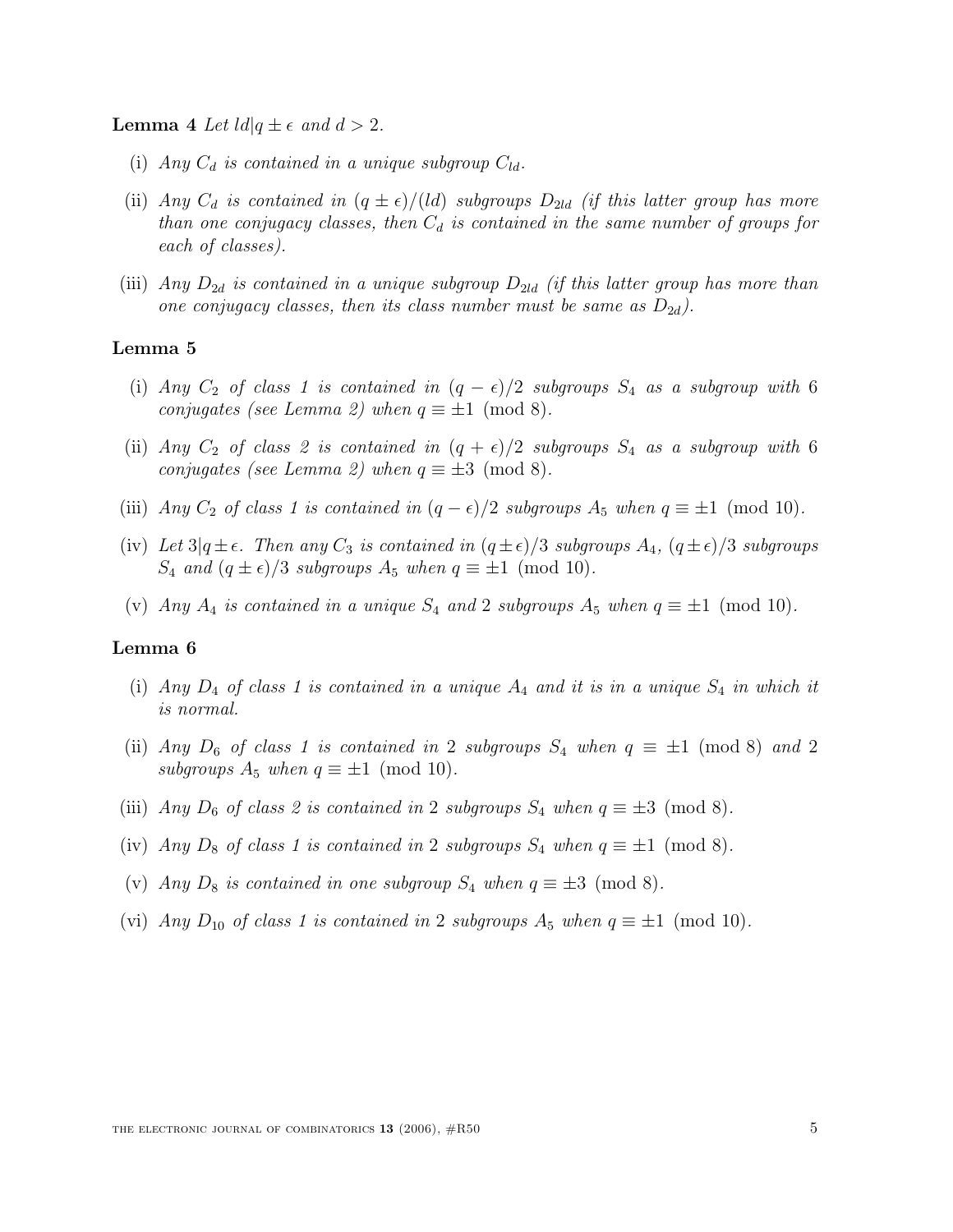### **4 The action of subgroups on the projective line**

In this section we determine the sizes of orbits from the action of subgroups of  $PGL(2, q)$ on the projective line. Here, the main tool is the following observation: If  $H \leq K \leq$  $PGL(2,q)$ , then any orbit of K is a union of orbits of H. In the following lemmas we suppose that H is a subgroup of  $PGL(2,q)$  and  $N_l$  denotes the number of orbits of size l. We only give non-regular orbits.

**Lemma 7** Let H be the cyclic group of order d, where  $d|q \pm \epsilon$ .

- (i) Let  $d = 2$ . Then for H in class 1, we have  $N_1 = 1 + \epsilon$  and for H in class 2,  $N_1 = 1 - \epsilon.$
- (ii) Let  $d > 2$ . Then  $N_1 = 1 \mp \epsilon$ .

**Proof.** This is trivial by Theorem 1.

**Lemma 8** Let H be the dihedral group of order 2d, where  $d|q \pm \epsilon$ .

- (i) Let  $d = 2$ . Then for H in class 1, we have  $N_2 = 3(1 + \epsilon)/2$  and for H in class 2,  $N_2 = (3 - \epsilon)/2$ .
- (ii) Let  $d > 2$ . Then  $N_2 = (1 \mp \epsilon)/2$  and

$$
\frac{d\left|\frac{q+\epsilon}{2}, (c1) \quad d\right|\frac{q+\epsilon}{2}, (c2) \quad d\left|\frac{q-\epsilon}{2}, (c1) \quad d\left|\frac{q-\epsilon}{2}, (c2) \quad d\right|\frac{q+\epsilon}{2} \quad d\left|\frac{q-\epsilon}{2}\right|}{1+\epsilon} \frac{1+\epsilon}{1-\epsilon} \frac{1-\epsilon}{1-\epsilon} \frac{1}{1-\epsilon} \frac{1}{1-\epsilon}
$$

where c1 and c2 denote classes 1 and 2, respectively.

**Proof.** (i) We know that H does not stabilize any point. So the orbits are of sizes 2 or 4. Now the assertion follows from solving the equations  $N_2 + N_4 = \frac{1}{4} \sum_{g \in H}$  fix(g) and  $2N_2 + 4N_4 = q + 1.$ 

(ii) By Lemma 7, the orbits are of sizes 2,  $d$  or 2 $d$ . The orbits of size 2 have the unique subgroup  $C_d$  of  $D_{2d}$  as their stabilizers. So by Lemma 7, we have  $N_2 = (1 \mp \epsilon)/2$ . Now  $N_d$  and  $N_{2d}$  are easily found in the same way to (i).

**Lemma 9** Let H be the group  $A_4$ . Then  $N_6 = (1 + \epsilon)/2$  and

- (i) if  $3|q \pm \epsilon$ , then  $N_4 = 1 \mp \epsilon$ ,
- (ii) if 3|q, then  $N_4 = 1$ .

**Proof.** H has  $D_4$  as a subgroup and therefore by Lemma 8, the orbit sizes are even. Since  $A_4$  has no subgroup of order 6, there is no orbit of size 2. Hence, the possible orbit sizes are 4, 6 or 12.  $A_4$  has 3 subgroups  $C_2$  each fixing  $1+\epsilon$  points and therefore, we have  $N_6 = (1 + \epsilon)/2.$ 

- (i) H has a subgroup of order 3 fixing  $1 \mp \epsilon$  points and therefore,  $N_4 = 1 \mp \epsilon$ .
- (ii) H has a subgroup of order 3 with one fixed point. Hence,  $N_4 = 1$ .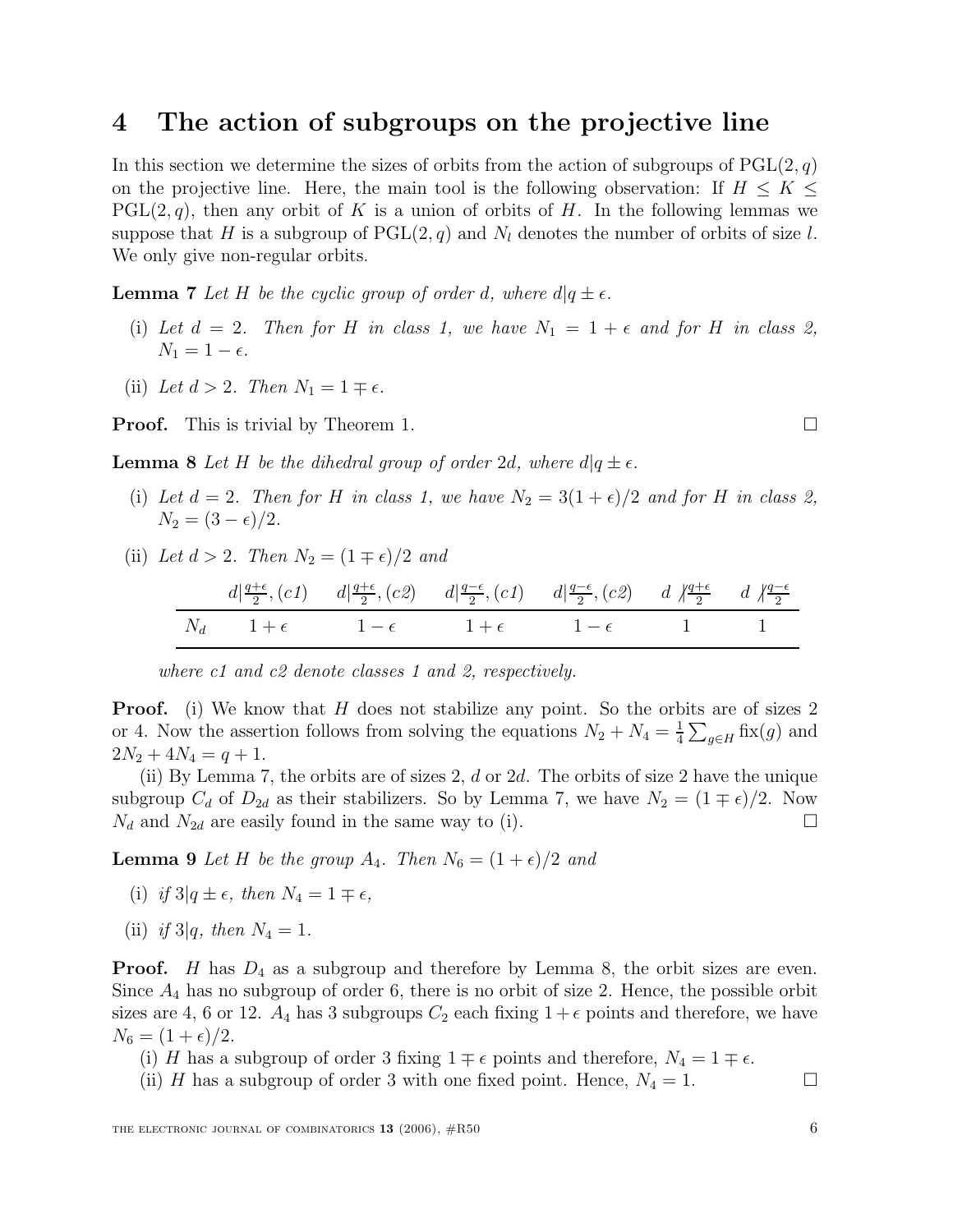**Lemma 10** Let H be the group  $S_4$ . Then  $N_6 = (1 + \epsilon)/2$  and

- (i) if  $3|q+\epsilon$  and  $8|q-\epsilon$ , then  $N_8=\frac{1-\epsilon}{2}$  and  $N_{12}=\frac{1+\epsilon}{2}$ ,
- (ii) if  $3|q + \epsilon$  and  $8|q + 3\epsilon$ , then  $N_8 = \frac{1-\epsilon}{2}$  and  $N_{12} = \frac{1-\epsilon}{2}$ ,
- (iii) if  $3|q \epsilon$  and  $8|q \epsilon$ , then  $N_8 = \frac{1+\epsilon}{2}$  and  $N_{12} = \frac{1+\epsilon}{2}$ ,
- (iv) if  $3|q \epsilon$  and  $8|q + 3\epsilon$ , then  $N_8 = \frac{1+\epsilon}{2}$  and  $N_{12} = \frac{1-\epsilon}{2}$ ,
- (v) if 3|q, then  $N_4 = 1$ .

**Proof.** By Lemma 9, the orbits are of sizes 4, 6, 8, 12 or 24. The orbits of size 6 have  $C_4$  as their stabilizer and  $S_4$  has three subgroups  $C_4$ . So by Lemma 7 and noting that  $4|q - \epsilon$  and  $4 \nvert q + \epsilon$ , we obtain that  $N_6 = (1 + \epsilon)/2$ .

(i)–(iv) Let  $3|q \pm \epsilon$ . Since  $D_6$  does not stabilize any point, there is no orbit of size 4. Now Lemma 9(i) implies  $N_8 = \frac{1 \pm \epsilon}{2}$ . If  $8|q - \epsilon$ , then H has a subgroup  $D_8$  which by Lemma 8, apart from the regular orbits it has  $(1 + \epsilon)/2$  orbits of size 2 and  $1 + \epsilon$  orbits of size 4. So in this case,  $N_{12} = (1 + \epsilon)/2$ . If  $8|q + 3\epsilon$ , then H has a subgroup  $D_8$  which by Lemma 8 has  $(1 + \epsilon)/2$  orbits of size 2 and one orbit of size 4. Hence,  $N_{12} = (1 - \epsilon)/2$ .

(v) By Lemma 9(ii),  $N_4 = 1$ . We show that  $N_{12} = 0$ . If  $8|q - \epsilon$ , then  $\epsilon = 1$  and H has a subgroup  $D_8$  which by Lemma 8, apart from the regular orbits it has two orbits of size 4. So in this case  $N_{12} = 0$ . If  $8|q+3\epsilon$ , then  $\epsilon = -1$  and H has a subgroup  $D_8$  which apart from the regular orbits it has one orbit of size 4 by Lemma 8. Hence, we have  $N_{12} = 0$ .  $\Box$ 

**Lemma 11** Let  $5|q \pm \epsilon$  and H be the group  $A_5$ . Then  $N_{12} = (1 \mp \epsilon)/2$  and

- (i) if  $3|q \pm \epsilon$ , then  $N_{20} = (1 \mp \epsilon)/2$  and  $N_{30} = (1 + \epsilon)/2$ ,
- (ii) if 3|q, then  $N_{10} = 1$ .

**Proof.** H has 6 subgroups  $C_5$  which are the stabilizer groups of their own fixed points. Therefore, by Lemma 7,  $N_{12} = (1 \mp \epsilon)/2$ .

(i) By Lemma 9, a subgroup  $A_4$  of H has  $(1 \mp \epsilon)/2$  orbits of size 4,  $(1 + \epsilon)/2$  orbits of size 6 and all other orbits are regular. So clearly the assertion holds.

(ii) We have  $\epsilon = 1$ . By Lemma 9, a subgroup  $A_4$  of H has one orbit of size 4, one orbit of size 6 and all other orbits are regular. Therefore, the assertion is obvious.  $\Box$ 

**Lemma 12** Let H be the elementary Abelian group of order  $p^m$ , where  $m \leq n$ . Then  $N_1 = 1$ .

**Proof.** By the Cauchy-Frobenius lemma, the number of orbits is  $p^{n-m} + 1$ . Note that all orbit sizes are powers of p. Therefore, we just have one orbit of size one and all other orbits are regular.  $\Box$ 

**Lemma 13** Let H be a semidirect product of the elementary Abelian group of order  $p^m$ , where  $m \le n$  and the cyclic group of order d, where  $d|q-1$  and  $d|p^m-1$ . Then  $N_1 = 1$ and  $N_{p^m}=1$ .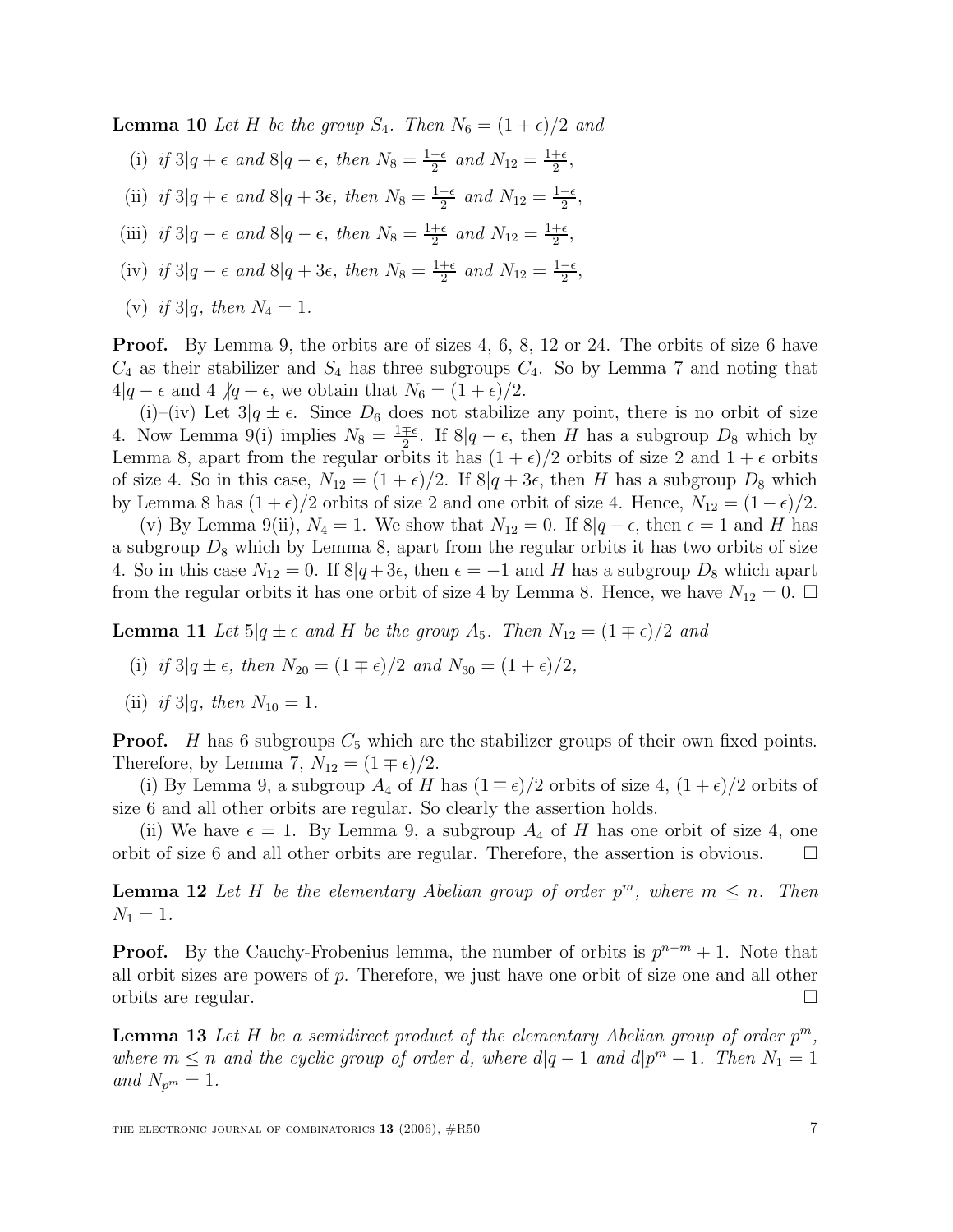**Proof.** H has an elementary Abelian subgroup of order  $p^m$ . So by Lemma 12, we have one orbit of size 1 and all other orbit sizes are multiples of  $p^m$ . On the other hand, H has a cyclic subgroup of order d and therefore by Lemma 7, the orbit sizes are congruent 0 or 1 modulo d. If congruent 0 modulo d, then orbit size is necessarily  $dp^m$ . Otherwise, orbit size must be 1 or  $p^m$ . Now the assertion follows from the fact that an element of order d has two fixed points.

**Lemma 14** Let H be  $PSL(2, p^m)$  or  $PGL(2, p^m)$ , where  $m|n$ . Then

- (i) if  $p^m + 1|p^n 1$ , then  $\epsilon = 1$  and we have  $N_{p^m+1} = 1$  and  $N_{p^m(p^m-1)} = 1$ ,
- (ii) if  $p^m + 1|p^n + 1$ , then  $N_{p^m+1} = 1$ .

**Proof.** First let H be  $PSL(2, p^m)$ . All subgroups  $PSL(2, p^m)$  of  $PGL(2, q)$  are conjugate by Theorem 2. So we may suppose that  $H$  is the group with the elements  $x \mapsto \frac{ax+b}{cx+d}, a, b, c, d \in GF(p^m)$ , where  $GF(p^m)$  is the unique subfield of order  $p^m$  of  $GF(p^n)$ . Since H is transitive on  $GF(p^m) \cup \{\infty\}$ , we have one orbit of size  $p^m + 1$ . H has a subgroup of order  $p^m(p^m-1)/2$  which is a semidirect product of the elementary Abelian group of order  $p^m$  and the cyclic group of order  $(p^m - 1)/2$ . So by Lemma 13, all other orbits of H are of multiples of  $p^m(p^m-1)/2$ .

(i) It is easy to see that  $\epsilon = 1$ . H has a subgroup  $D_{p^m+1}$ . By Lemma 8, we have one orbit of size  $l(p^m + 1)/2 + 2$  which is divisible by  $p^m(p^m - 1)/2$ . Now we immediately find out that this orbit is of size  $p^m(p^m-1)$ . The remaining orbits are of sizes  $p^m(p^m-1)/4$ or  $p^{m}(p^{m}-1)/2$ . Since  $C_2$  is not the stabilizer of any point, we conclude that there is no orbit of size  $p^m(p^m-1)/4$ .

(ii) H has a fixed point free element of order  $(p^m + 1)/2$  which forces orbits to be of sizes of multiples of  $(p^m+1)/2$ . Hence all orbits are of sizes  $p^m(p^m-1)/4$  or  $p^m(p^m-1)/2$ . Since  $C_2$  is not the stabilizer of any point, there is no orbit of size  $p^m(p^m-1)/4$ .

Now let H be  $PGL(2, p^m)$ . Since H has a subgroup  $PSL(2, p^m)$  and  $C_2$  is not the stabilizer of any point, the assertion follows immediately from the paragraphs above.  $\Box$ 

### **5** The Möbius functions

In  $[2]$ , we have made some calculations on the Möbius functions of the subgroup lattices of subgroups of  $PSL(2, q)$ . We make use of the results of [2] and it turns out those are enough for our purposes and we will need no more calculations. For later use, we summarize the results in the following theorem.

**Theorem 3 [2]**

- (i)  $\mu(1, C_d) = \mu(d)$  and  $\mu(C_l, C_d) = \mu(d/l)$  if l|d.
- (ii)  $\mu(1, D_{2d}) = -d\mu(d), \ \mu(D_{2l}, D_{2d}) = \mu(d/l), \ \mu(C_l, D_{2d}) = -(d/l)\mu(d/l)$  if l|d and  $l > 2$ ,  $\mu(C_2, D_{2d}) = -(d/2)\mu(d/2)$  if  $C_2$  is normal in  $D_{2d}$  and  $\mu(C_2, D_{2d}) = \mu(d)$ otherwise.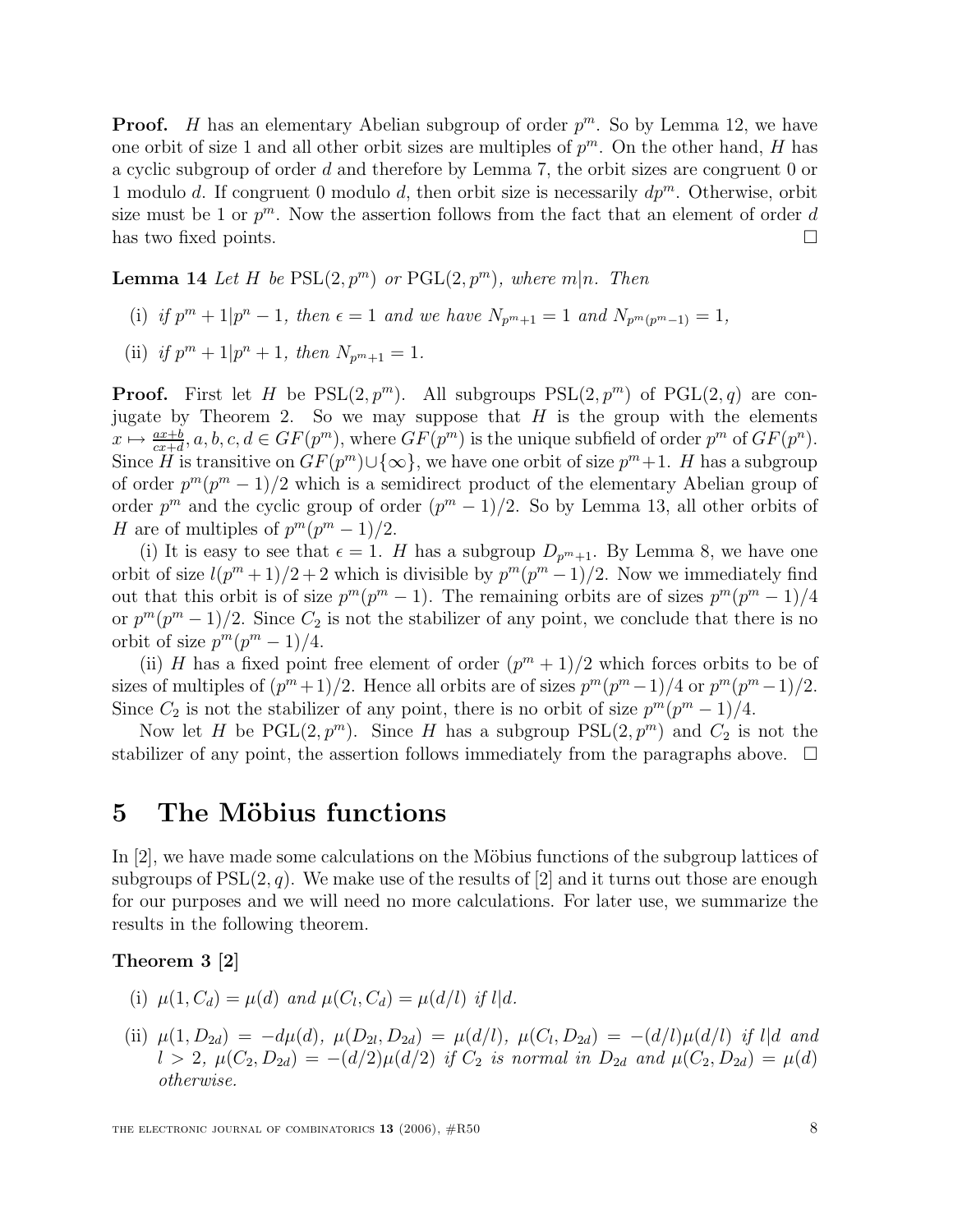- (iii)  $\mu(1, A_4) = 4$ ,  $\mu(C_2, A_4) = 0$ ,  $\mu(C_3, A_4) = -1$  and  $\mu(D_4, A_4) = -1$ .
- (iv)  $\mu(A_4, S_4) = -1$ ,  $\mu(D_8, S_4) = -1$ ,  $\mu(D_6, S_4) = -1$ ,  $\mu(C_4, S_4) = 0$ ,  $\mu(D_4, S_4) =$ 3 for normal subgroup  $D_4$  of  $S_4$  and  $\mu(D_4, S_4)=0$  otherwise,  $\mu(C_3, S_4)=1$ ,  $\mu(C_2, S_4)=0$  if  $C_2$  is a subgroup with 3 conjugates (see Lemma 2) and  $\mu(C_2, S_4)=2$ otherwise, and  $\mu(1, S_4) = -12$ .
- (v)  $\mu(A_4, A_5) = -1$ ,  $\mu(D_{10}, A_5) = -1$ ,  $\mu(D_6, A_5) = -1$ ,  $\mu(C_5, A_5) = 0$ ,  $\mu(D_4, A_5) =$ 0,  $\mu(C_3, A_5)=2$ ,  $\mu(C_2, A_5)=4$  and  $\mu(1, A_5)=-60$ .

# **6** Determinations of  $f_k$  and  $g_k$

In Section 4, we determined the sizes of orbits from the action of subgroups of  $PGL(2, q)$ on the projective line. The results are used to calculate  $f_k(H)$  for any subgroup H and  $1 \leq k \leq q+1$ . Suppose that H has  $r_i$  orbits of size  $l_i$   $(1 \leq i \leq s)$ . Then by the definition, we have

$$
f_k(H) = \sum_{\sum_{i=1}^s m_i l_i = k} \left( \prod_{i=1}^s \binom{r_i}{m_i} \right).
$$

The results of Section 4 show that any nontrivial subgroup H of  $PGL(2, q)$  has at most three non-regular orbits and so it is an easy task to compute  $f_k$ . Here, we do not give the values of  $f_k$  for the sake of briefness. As an example, the reader is referred to [2], where a table of values of  $f_k$  for the subgroups of  $PSL(2, q)$  is given.

The values of  $f_k$  are used to compute  $g_k$ . Let  $1 \leq k \leq q+1$  and  $k \not\equiv 0,1 \pmod{p}$ . The latter condition imposes  $f_k(H)$  and  $g_k(H)$  to be zero for any subgroup H belonging to one of the classes (vii)-(x) in Theorem 2. Let H be a subgroup lying in one of the classes (i)-(vi). By

$$
g_k(H) = \sum_{H \le U \le \text{PGL}(2,q)} f_k(U)\mu(H, U),
$$

we only need to care about those overgroups U of H for which  $f_k(U)$  and  $\mu(H, U)$  are nonzero. All we need on overgroups are provided by Theorem 2 and Lemmas 4–6. We also know the values of the Möbius functions and  $f_k$ . So we are now able to compute  $g_k$ . We will not give the explicit formulas for  $g_k$ , since we think it is only the simple problem of substituting the appropriate values in the above formula.

# **7 Orbit sizes and 3-designs from** PGL(2, q)

We use the results of the previous sections to show the existence of a large number of new 3-designs. First we state the following simple fact.

**Lemma 15** Let H be a subgroup of  $PGL(2,q)$  and let  $u(H)$  denote the number of subgroups of  $PGL(2,q)$  conjugate to H. Then the number of orbits of  $PGL(2,q)$  on the k-subsets whose elements have stabilizers conjugate to H is equal to  $u(H)g_k(H)|H|/|PGL(2,q)|$ .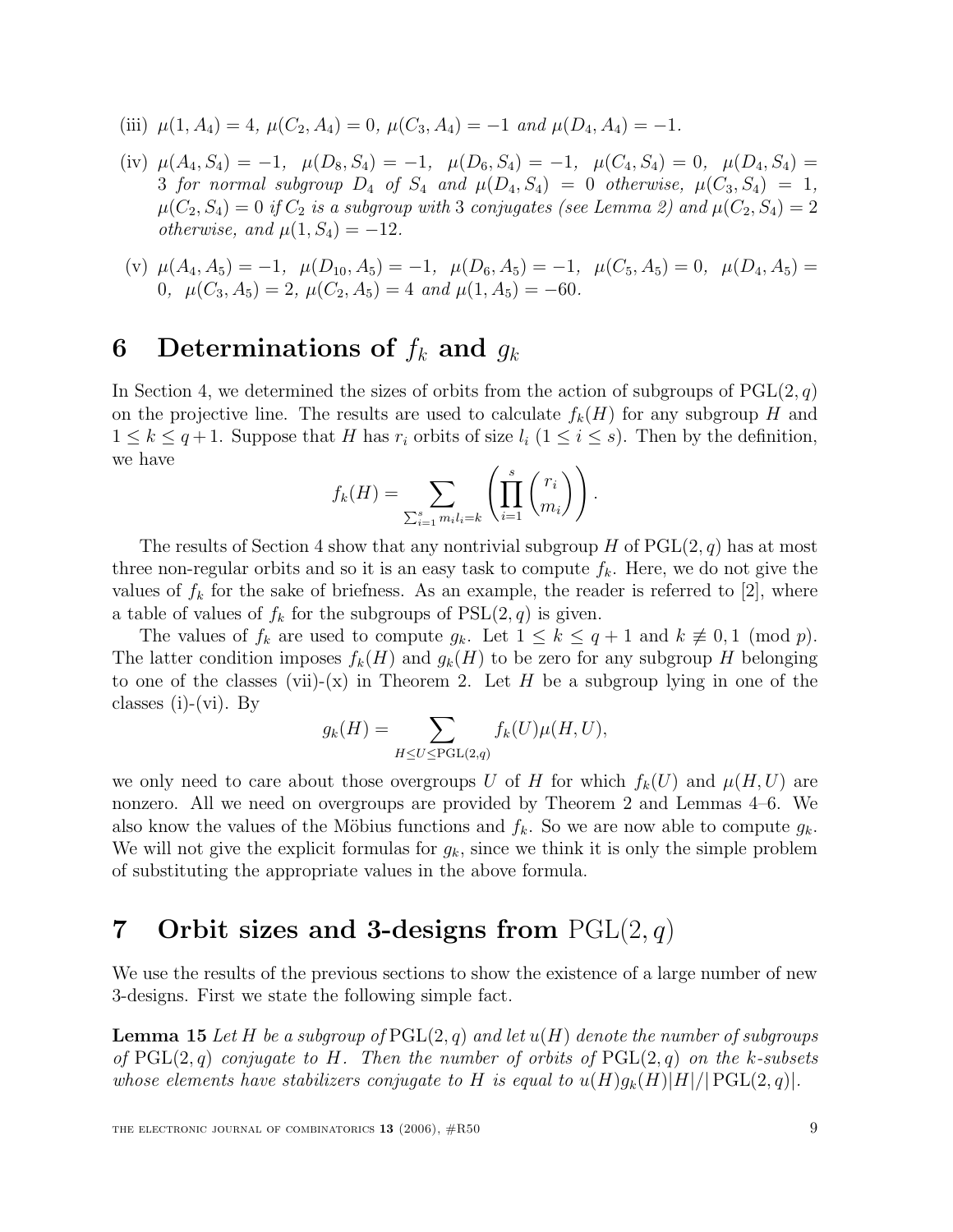**Proof.** The number of k-subsets whose stabilizers are conjugate to H is  $u(H)g_k(H)$  and such k-subsets lie in the orbits of size  $|PGL(2,q)|/|H|$ .

The lemma above and Theorem 2 help us to compute the sizes of orbits from the action of  $PGL(2, q)$  on the k-subsets of the projective line. Once the sizes of orbits are known, one may utilize them to find all values of  $\lambda$  for which there exist  $3-(q+1,k,\lambda)$ designs admitting  $PGL(2, q)$  as automorphism group.

**Theorem 4** Let  $1 \leq k \leq q+1$  and  $k \not\equiv 0,1 \pmod{p}$ . Then the numbers of orbits of  $G = \text{PGL}(2,q)$  on the k-subsets of the projective line are as follows (where  $d | q \pm \epsilon$  and  $d > 2$ ) (c1 and c2 refer to classes 1 and 2, respectively).

| stabilizer       | id                     | $A_4$      | $S_4$      | $A_5$                 | $C_2$ (c1)                                       | $C_2(c2)$                  | $C_d$                                     |
|------------------|------------------------|------------|------------|-----------------------|--------------------------------------------------|----------------------------|-------------------------------------------|
| number of orbits | $\frac{g_k(1)}{a^3-a}$ | $g_k(A_4)$ |            | $g_k(S_4)$ $g_k(A_5)$ | $g_k(C_2)$<br>$q-\epsilon$                       | $g_k(C_2)$<br>$q+\epsilon$ | $\frac{dg_k(C_d)}{2(q\pm\epsilon)}$       |
|                  |                        |            |            |                       |                                                  |                            |                                           |
|                  |                        |            |            |                       |                                                  |                            |                                           |
|                  |                        |            |            |                       |                                                  |                            |                                           |
| stabilizer       |                        | $D_4(c1)$  | $D_4(c2)$  |                       | $D_{2d}(c_1, c_2, d   \frac{q \pm \epsilon}{2})$ |                            | $D_{2d}(d \sqrt{\frac{q\pm\epsilon}{2}})$ |
| number of orbits | $\frac{g_k(D_4)}{6}$   |            | $g_k(D_4)$ |                       | $g_k(D_{2d})$                                    |                            | $g_k(D_{2d})$                             |

# **8 Non-isomorphic designs from** PSL(2, p) **and** PGL(2, p)

It is known that  $PGL(2, p)$  is maximal in  $S_{p+1}$  for  $p > 23$  [8]. Let  $p \equiv 3 \pmod{4}$  and  $p > 23$ . Let X be the projective line and let H and K be some fixed subgroups  $PSL(2, p)$ and  $PGL(2, p)$  of the symmetric group on X, respectively such that  $H < K$ . For a given  $\lambda$ , let S and G be the sets of all nontrivial 3- $(p+1, k, \lambda)$  designs on X admitting H and K as automorphism group, respectively. Clearly,  $\mathcal{G} \subseteq \mathcal{S}$ . Since PGL(2, p) is not normal in  $S_{p+1}$ , all designs in G are mutually non-isomorphic. Moreover, these designs admit  $PGL(2, p)$  as their full automorphism group. Since  $PSL(2, p)$  is maximal in  $PGL(2, p)$ , all designs in  $\mathcal{F} = \mathcal{S} \setminus \mathcal{G}$  admit  $PSL(2, p)$  as their full automorphism group. It is easy to show that any design in  $\mathcal F$  has exactly one isomorphic copy in  $\mathcal F$ . In fact, the normalizer of PSL(2, p) in  $S_{p+1}$  is PGL(2, p). So  $g(\mathcal{D}) = \mathcal{D}'$  for distinct designs  $\mathcal D$  and  $\mathcal D'$  in  $\mathcal F$  if and only if  $q \in \text{PGL}(2, p) \setminus \text{PSL}(2, p)$ .